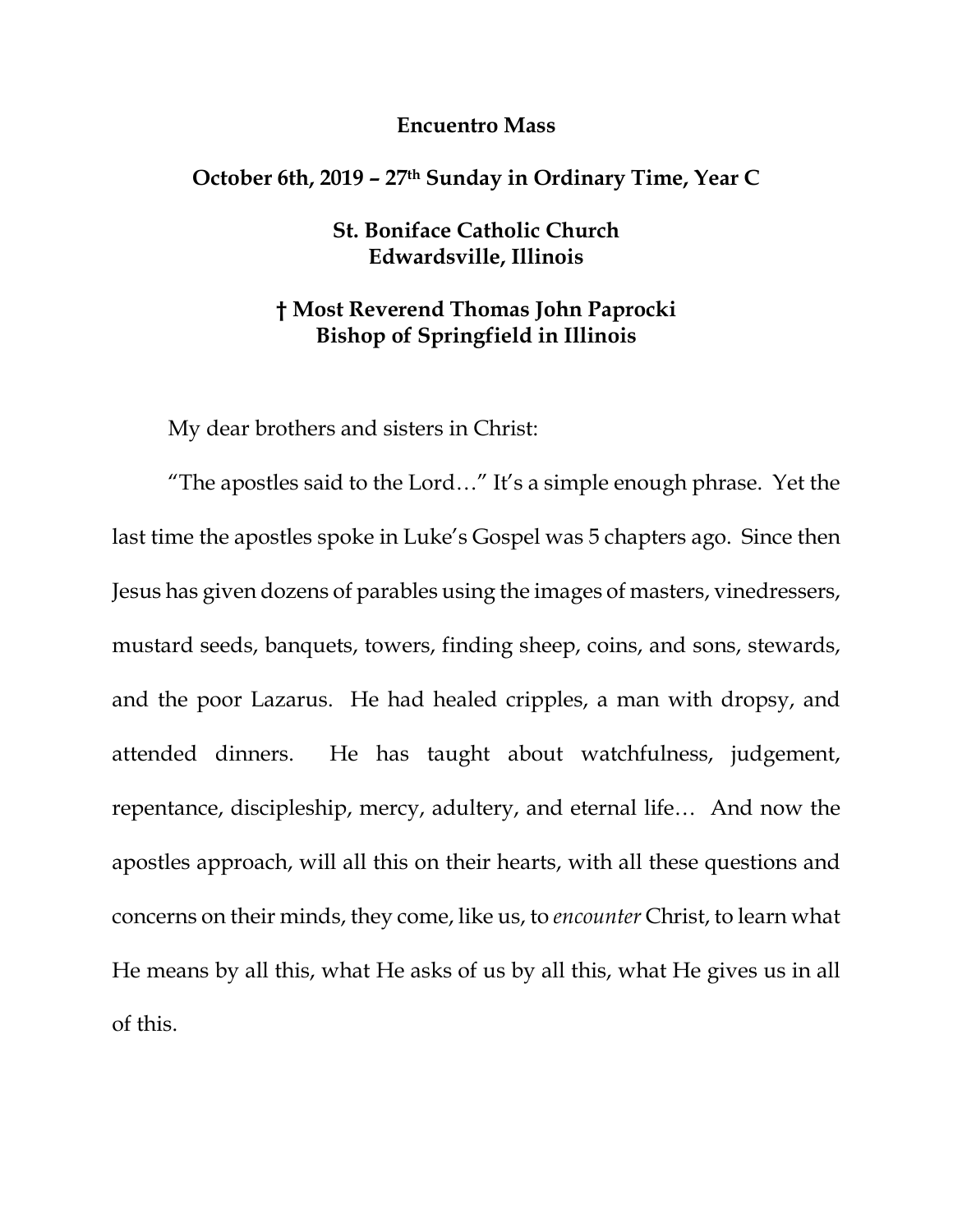*Encounter*. Christ encounters us at all times, especially through the sacraments, but I think today He reminds us of His presence to us in other ways, more simple, constant, and ordinary ways, but in places that truly transform us, day after day, to greater and greater conformity with Him.

The first is like that of the *servant encountering the Master.* We are servants of God, we are entrusted like the servants in our Gospel, with labor of all kinds. This is the sacred task given to us in the beginning, when God entrusted Adam and Eve with "tilling and keeping" creation. In all the ways we work to sustain ourselves, to care for the world, our children, all that is our responsibility, the property around our parishes or communities, and any of the "flocks" found on our desks, around our homes, in our vehicles, or on our computers … by working in all those ways, we act like Christ, who for most of His time on earth, was a manual laborer, building, crafting, planning, selling, and laboring with His hands. Let us not underestimate the value of our labors! St. Paul speaks of it in our second reading as the first of three dispositions given to us by the Holy Spirit. "God did not give us a spirit of timidity … *but a spirit of power*." To expend our energies even here below are moments sacred in God's eyes. They are a living out of the power and creativity that God entrusted to humanity from the beginning, and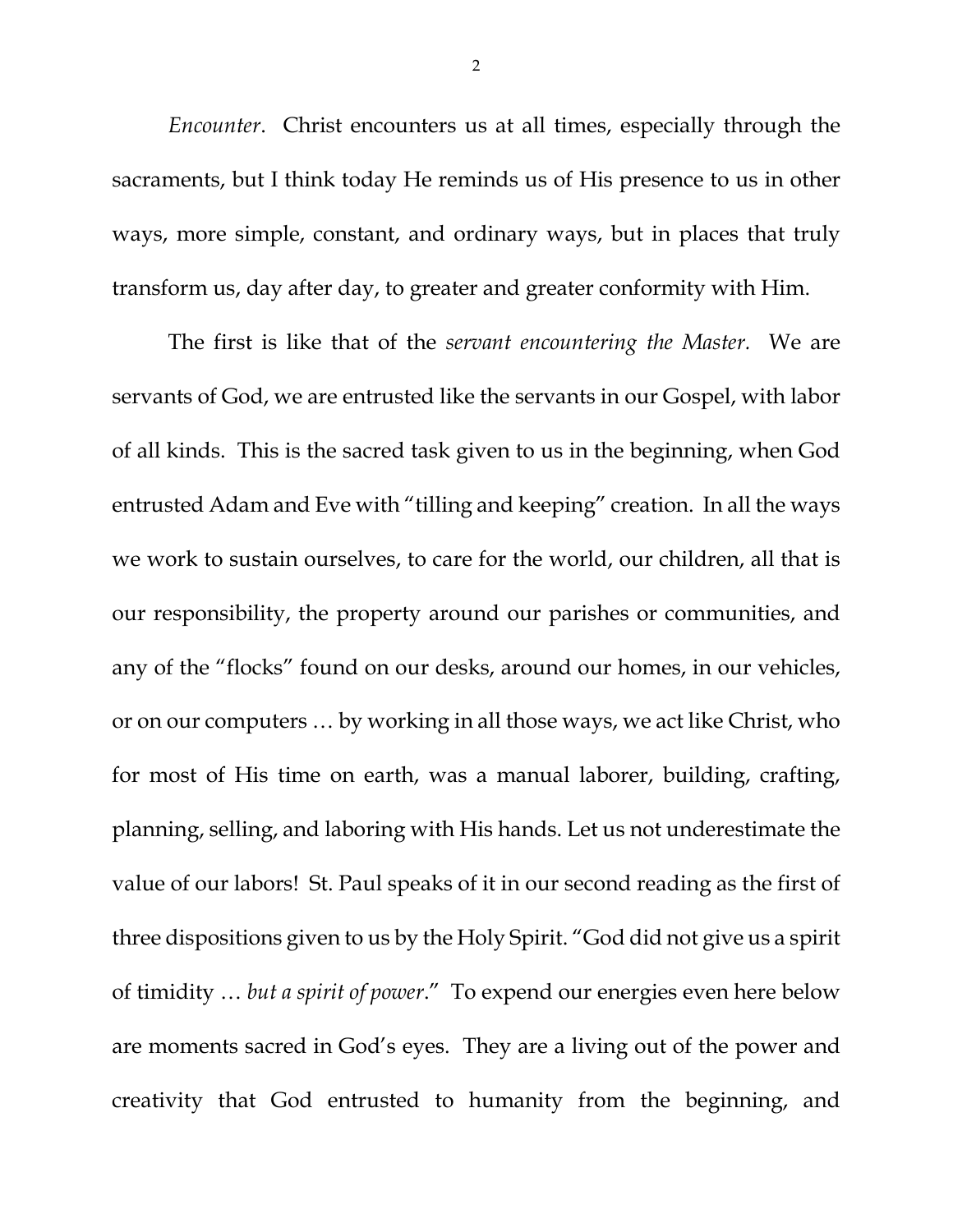tremendous opportunities to serve Our Father, as Jesus did, during those many years, by beginning our work in prayer, by doing it for the good of others, and by dedicating our efforts to God.

On the western wall of this Church 4 new images of saints have been recently dedicated. One of them, St. John Paul II, models for us the sanctity of a *servant*, and the dignity and holiness of work. While he was in his 20s, having lost his parents, having his beloved Poland overrun by Nazi's and then Communists, and now forced out of his studies and budding career as an actor to be a manual laborer in a mine and then chemical plant, and yet it was in those rugged days that one of his fellow laborers remarked that he would make a good priest. He learned from those men perseverance, brotherhood, tenacity, and hope in the midst of tremendous trials, and they offered him time and space for prayer, contemplation, and gratitude, when many would have only been ground down by loss and hardship. He only did what he was commanded to, and yet by seeing it with trust in Divine Providence, looking back he was able to see there his first seminary, and the forge that made him the strong and patient saint that he would become.

*Encounter*. We encounter Christ not merely as servants, for how often, like those He speaks of in the Gospel, do we too find ourselves "unworthy

3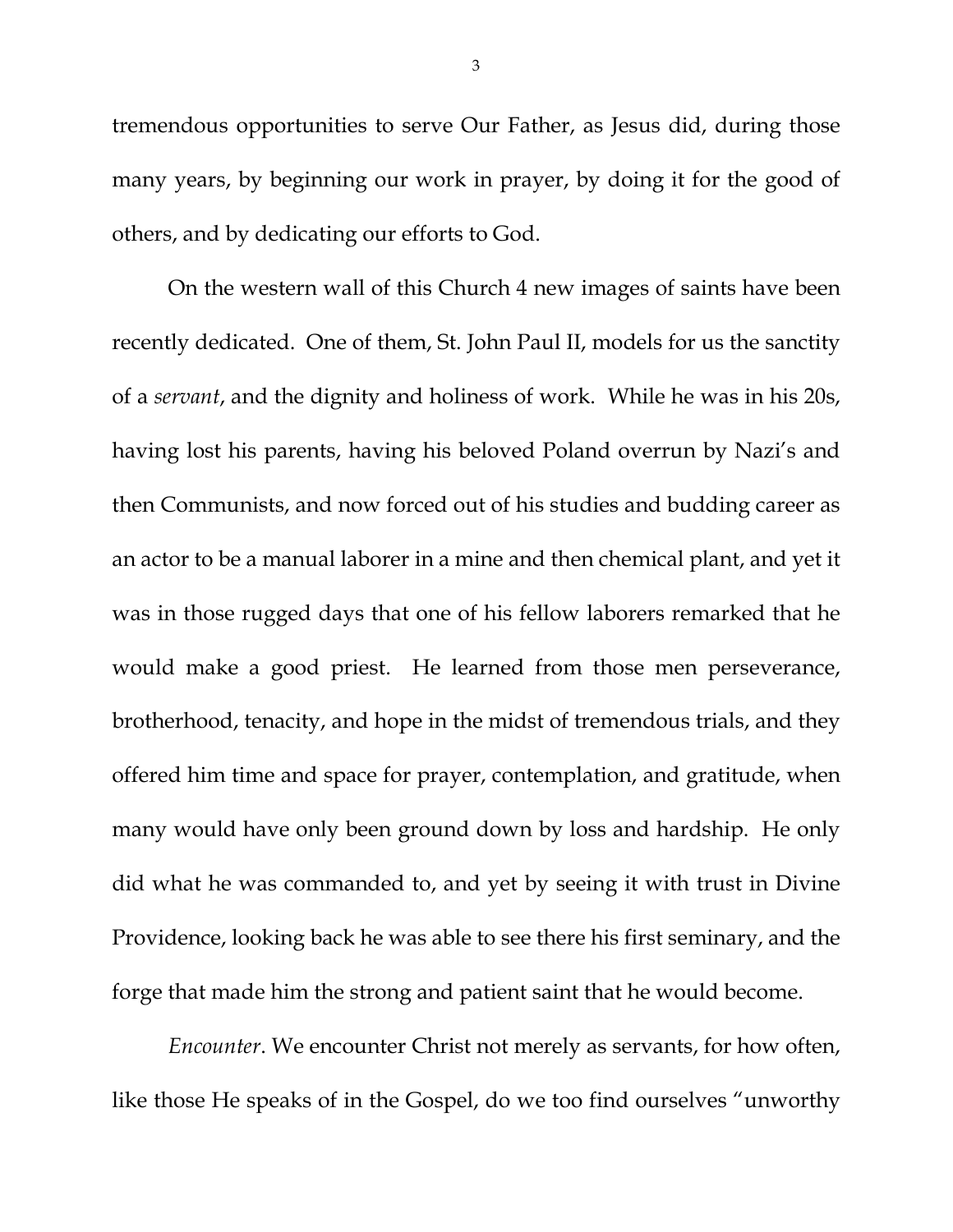… we have only done what was our duty". Our daily work, actions, service, and obedience are all too often imperfect, unthinking, or fall into selfishness and self-ambition. God, in the beginning, created us to "be fruitful and multiply", to give of ourselves, to care for others, to not become attached to our works, but to sacrifice them to Him, modeling our creativity after His, yet how many times do we fall short?! In this situation, we find ourselves *sinners*, encountering Christ as our *Savior*. Paul's words to Timothy again recognize the grace of this recognition, for the antidote to our fallenness is the Spirit's gift, again not "a spirit of timidity", but of "self-control". The moment we humbly recognize ourselves to be sinners, turning over our fallenness and misdirected love to Him, Our Savior, He can replace that weakness with His strength, that vice with the self-control that comes from gradually being imbued with the grace of the Spirit.

A second of those saints in particular reminds us of this work of Christ as He encounters us in our sin. St. Claire is another model given to us, and one that splendidly embodies that gift of the Love of God transforming a life to be entirely dedicated and directed towards Him. Born a rich little girl, it was the witness of St. Francis of Assisi that transfixed her, she was given the grace to turn aside from every attachment of riches or honor, rejecting

4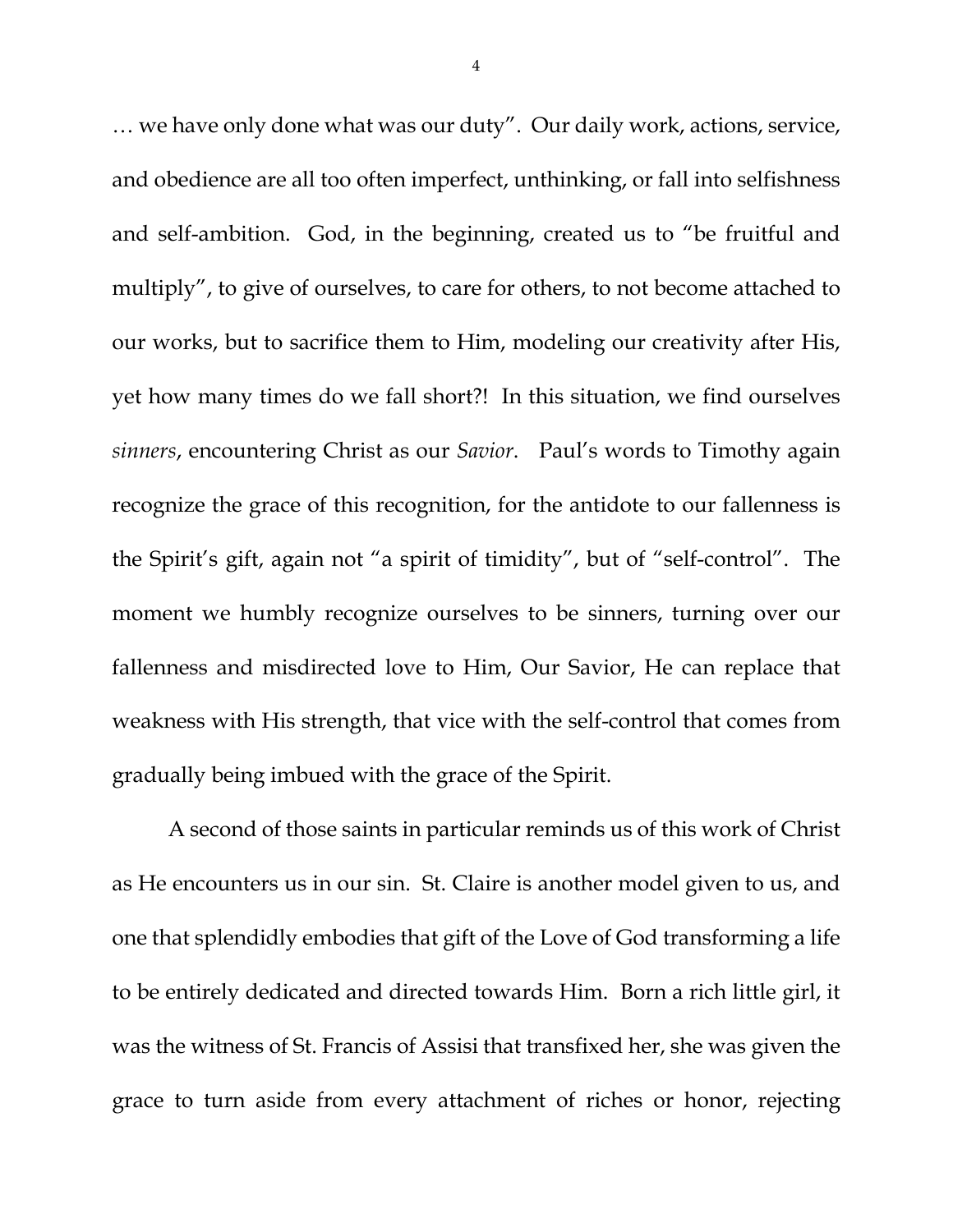magnificent suitors, the power of her noble family, and the riches that were hers to inherit, because the she had allowed God's Spirit into her life, and found in that gift, the grace to turn away from every temptation away from God, and to trust Him entirely. She ran away from home, shorn her hair, took on the poor habit of St. Francis, and would never leave San Damiano, where that little community of Poor Clares started, again in her life. Her words sum up what her life exemplifies: "*I need to be absolved from my sins*, but I do not wish to be absolved from the obligation of following Jesus Christ."

It is every day that we can encounter Christ as our Master – in our labors – and our Savior – in our sins – but there is a final *encounter* that He offers us, just as He did His apostles that day. In the face of all their questions, fears, struggles, and sins, they beg Him "increase our faith!" And we, my brothers and sisters, must do the same! It is not enough to serve Him, nor to repent, we must also continuously ask for the eyes of faith, to see ourselves not merely as servants, nor sinners, but also *sons.* In the beginning, God also made us in His own "image and likeness," and it is in that image that we, like God, are capable of replanting trees in the ocean. I think this especially is a powerful image because it captures the odd and

5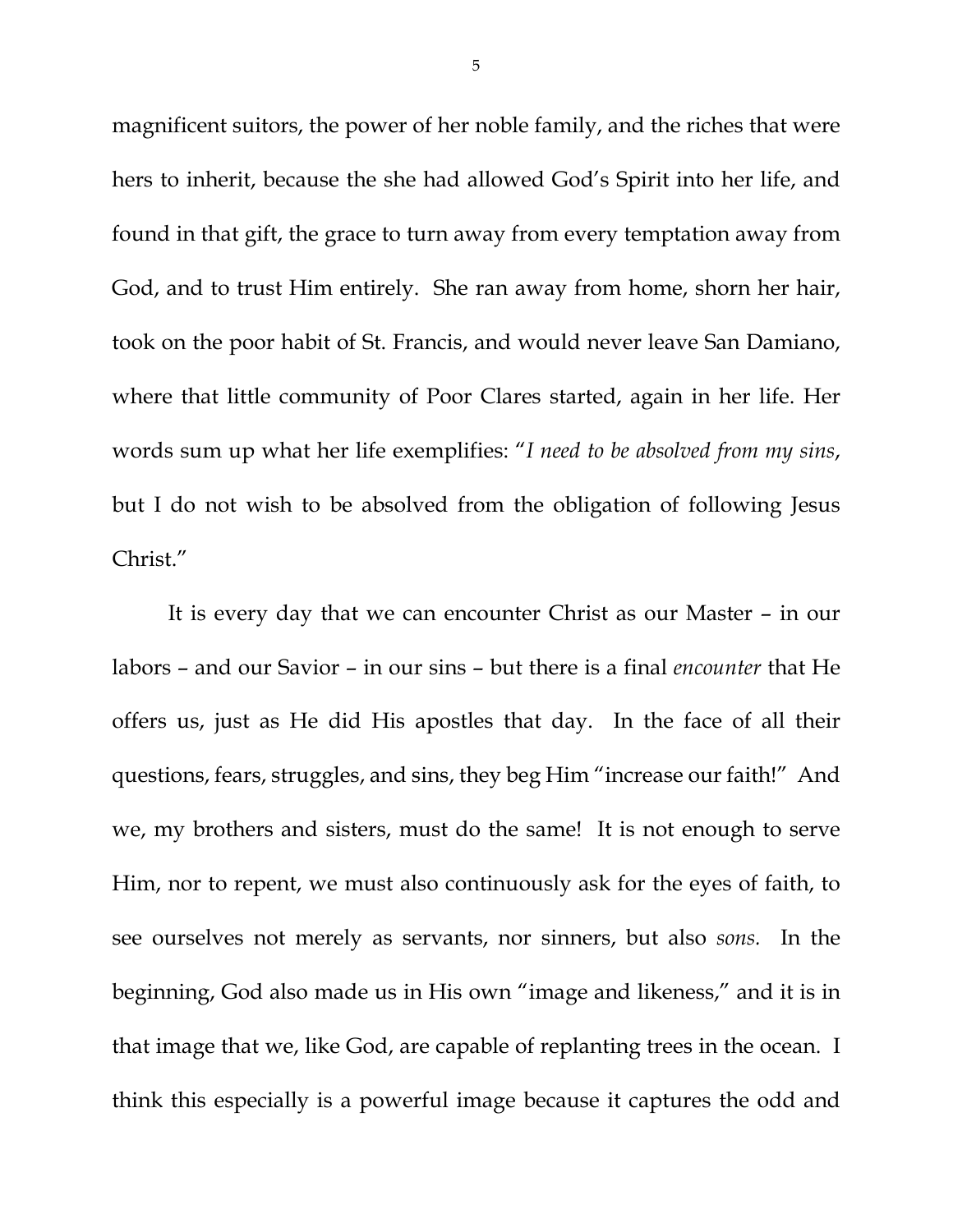paradoxical position that God invites us to take in the world. We can fit in well enough as workers, or even as repentant-sinners – those are things that our world does not find odd – but a tree in the ocean??? An icon of God in you, in me, in our bodies, our words, our actions??? We must ask for the faith to see this in ourselves and those around us, and to allow His image to radiate through us! It is a final gift of the Spirit that Paul reminds us makes this possible: "God did not give us a spirit of timidity, but a spirit of … *love*". It is *love* that allows us to exemplify God in our lives, love that made us sons of the Eternal Father, and *love* that is the basis and height of every *encounter* with have with Christ.

A third character, our own Venerable Augustine Tolton, models a life filled with God's love for us. He, surrounded by the stormy seas of slavery, rejection, bigotry, jealousy, and worldly-weariness, absolutely shone with God's love. It was a love he realized in his early years of catechism and serving at Mass, a love that propelled Him to overcome obstacle after obstacle to follow the Lord's call to priesthood, and a love that brought him back to his home, to preach the Gospel and pour himself out for all entrusted to his care. In his heart, we see love alight, and we ourselves encounter God